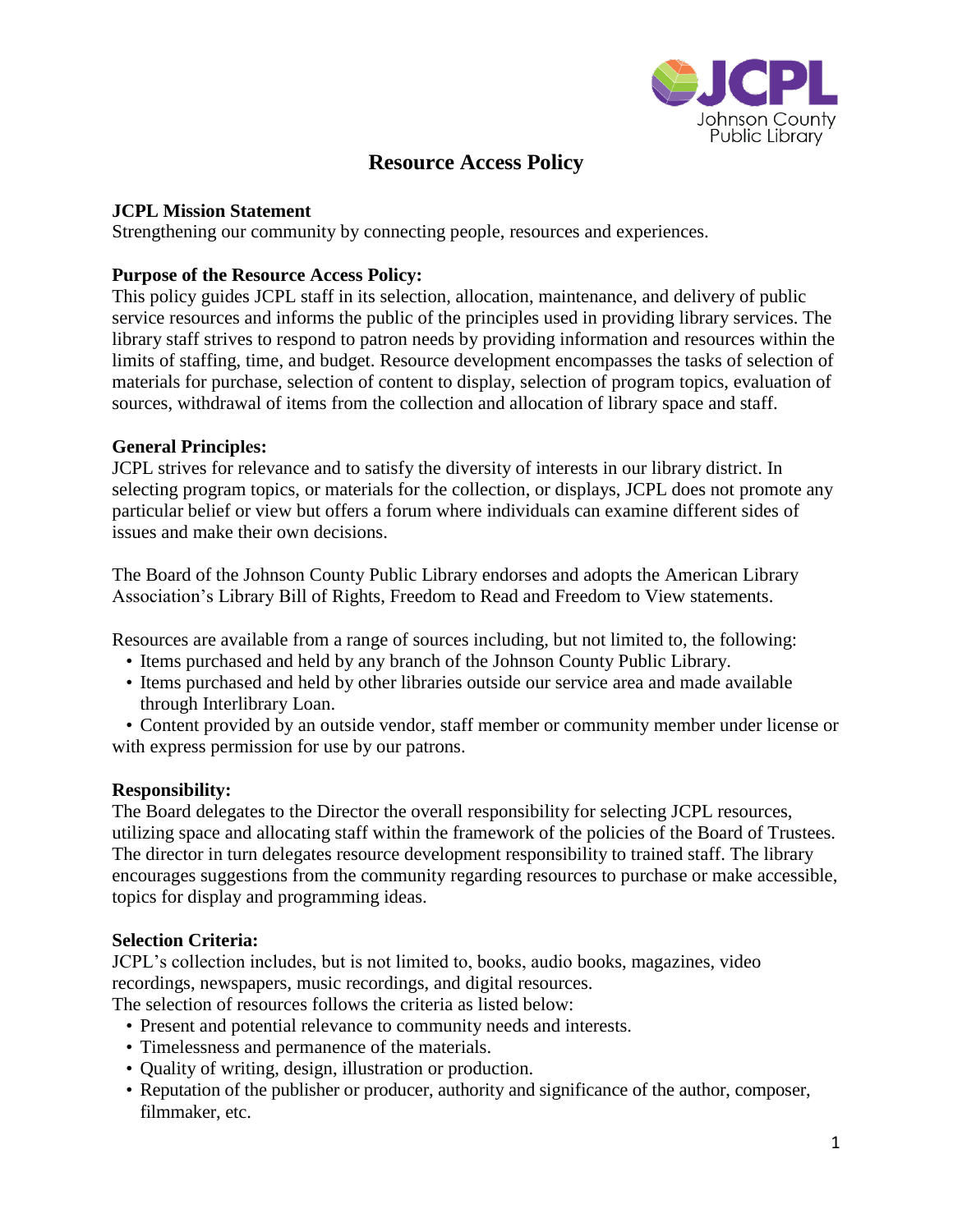

- Scope and accuracy of content of material.
- Relative importance in comparison with existing materials in the collection on the same subject or in the same genre.
- Suitability of subject, style and level for intended audience.
- Attention of critics, reviewers, staff members, and/or the public.
- Suitability of physical format for library use.
- Price and/or budget availability.
- Space availability.
- Multiple copies of items in high demand.

No resource will be excluded because of the race, national origin, color, gender, sexual orientation, personal history, or the political, religious, or social views of the author or creator. Judgment for selection is made on the material, resource or program as a whole and not on a particular passage, page, scene, or other part alone.

JCPL restricts purchases to those vendors who have been vetted by an established presence in their respective industry. Independent book sellers and service providers are invited to provide the Library with credentials and contact information. This, however, in no way guarantees the establishment of a buy/sell or contractual relationship with the Library. Vendors wishing to schedule an onsite preview of materials or demonstration/explanation of services should contact the Library. The Collection Services Manager may or may not choose to schedule an appointment based on library needs, budgetary concerns, and availability. Materials that are not available through our approved vendors will not be considered for purchase. Used copies of materials will not be purchased.

JCPL will strive to support the curriculum of the public and private schools within our district. We will also strive to provide a balanced collection of home schooling resources. Textbooks will not be purchased or leased.

The library welcomes gifts of books and other resources with the understanding that decisions regarding the use or distribution of items will be made in accordance with general selection and deselection criteria. All donations become the property of Johnson County Public Library.

## **Deselection of Materials:**

JCPL, in order to develop a relevant and attractive collection, removes resources which are no longer meeting the needs of our collection. The same criteria are used in the removal of resources as in their acquisition.

Specific judgments may be made for one or more of the following reasons:

- Poor physical condition
- Obsolescence of information
- Insufficient use
- Duplicate copies
- Space needs